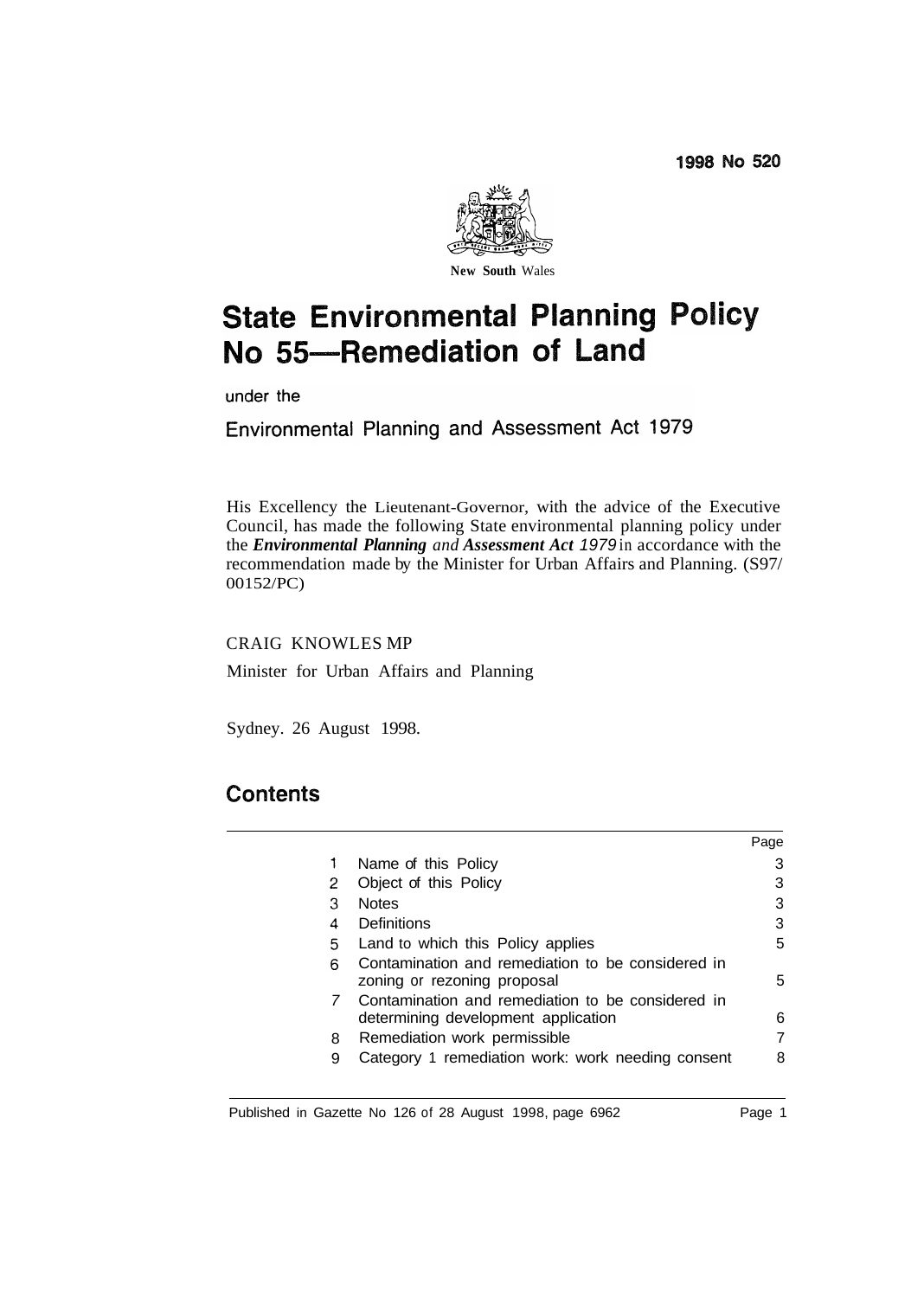State Environmental Planning Policy No 55—Remediation **of** Land

**Contents** 

|    |                                                            | Page |
|----|------------------------------------------------------------|------|
| 10 | Consent authority in relation to remediation works         | 9    |
| 11 | State significant development                              | 9    |
| 12 | Refusal of consent to category 1 remediation work          | 9    |
| 13 | Advertising of development application                     | 10   |
| 14 | Category 2 remediation work: work not needing<br>consent   | 10   |
| 15 | Remediation work that is ancillary to other<br>development | 11   |
| 16 | Prior notice of category 2 remediation work                | 12   |
| 17 | Guidelines and notices: all remediation work               | 13   |
| 18 | Notice of completion of remediation work                   | 13   |
| 19 | Relationship to other environmental planning               |      |
|    | instruments                                                | 14   |
| 20 | Transitional provisions                                    | 15   |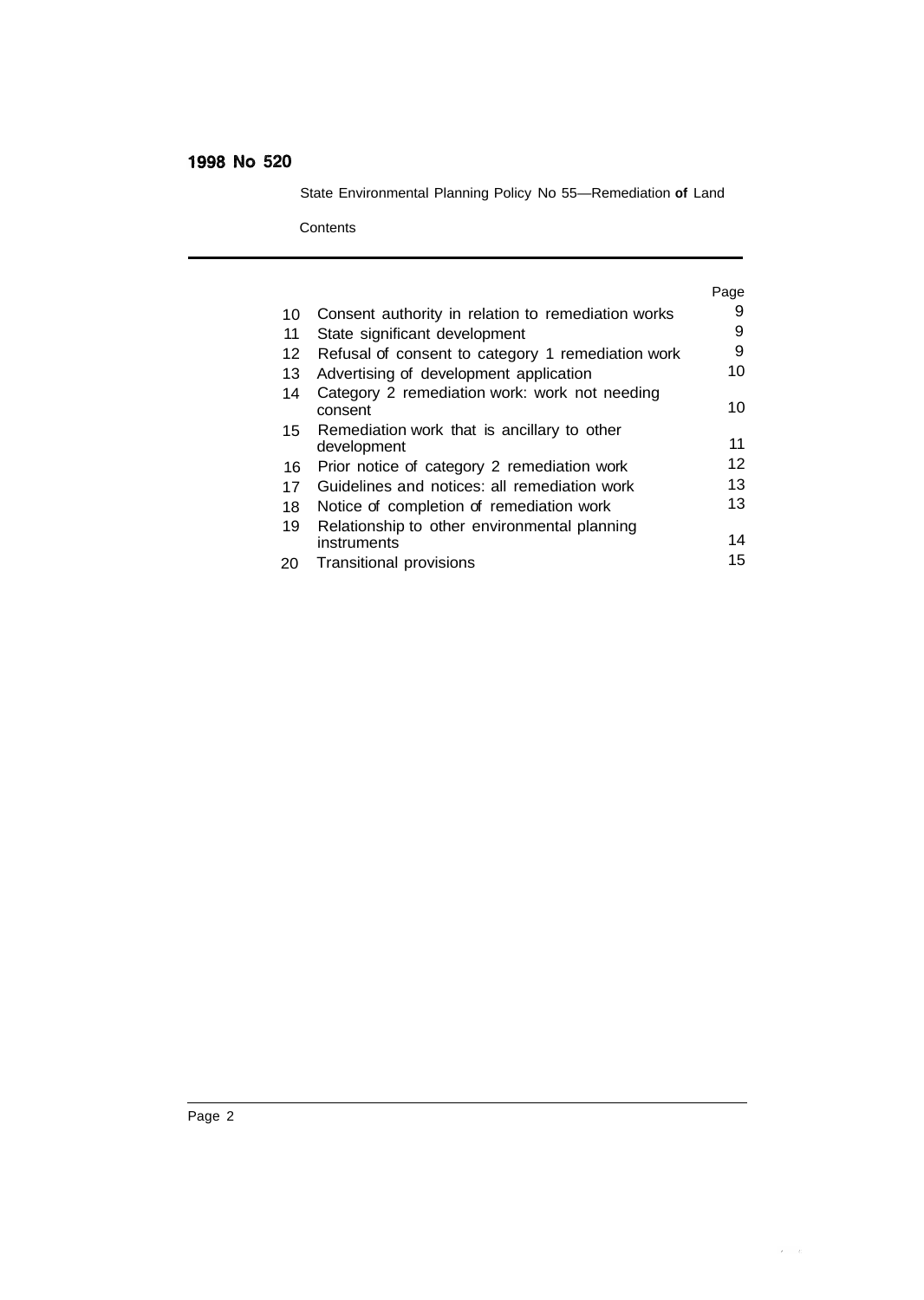**State Environmental Planning Policy No 55-Remediation of Land Clause 1** 

# State Environmental Planning Policy No 55-**Remediation of Land**

**1 Name of this Policy** 

This Policy is *State Environmental Planning Policy No 55— Remediation of Land.* 

#### **2 Object of this Policy**

- (1) The object of this Policy is to provide for a Statewide planning approach to the remediation of contaminated land.
- (2) In particular, this Policy aims to promote the remediation of contaminated land for the purpose of reducing the risk of harm to human health or any other aspect of the environment:
	- (a) by specifying when consent is required, and when it is not required. for a remediation work, and
	- (b) by specifying certain considerations that are relevant in rezoning land and in determining development applications in general and development applications for consent to carry out a remediation work in particular, and
	- (c) by requiring that a remediation work meet certain standards and notification requirements.

#### **3 Notes**

The table of contents and notes in the text of this Policy do not form part of this Policy.

#### **4 Definitions**

(1) In this Policy:

*category 1 remediation work* is defined in clause 9

*category 2 remediation work* is defined in clause 14.

*Contaminated land* has the same meaning as it has in Part **7A** of the Act.

*contaminated land planning guidelines* means guidelines under section 145C of the Act.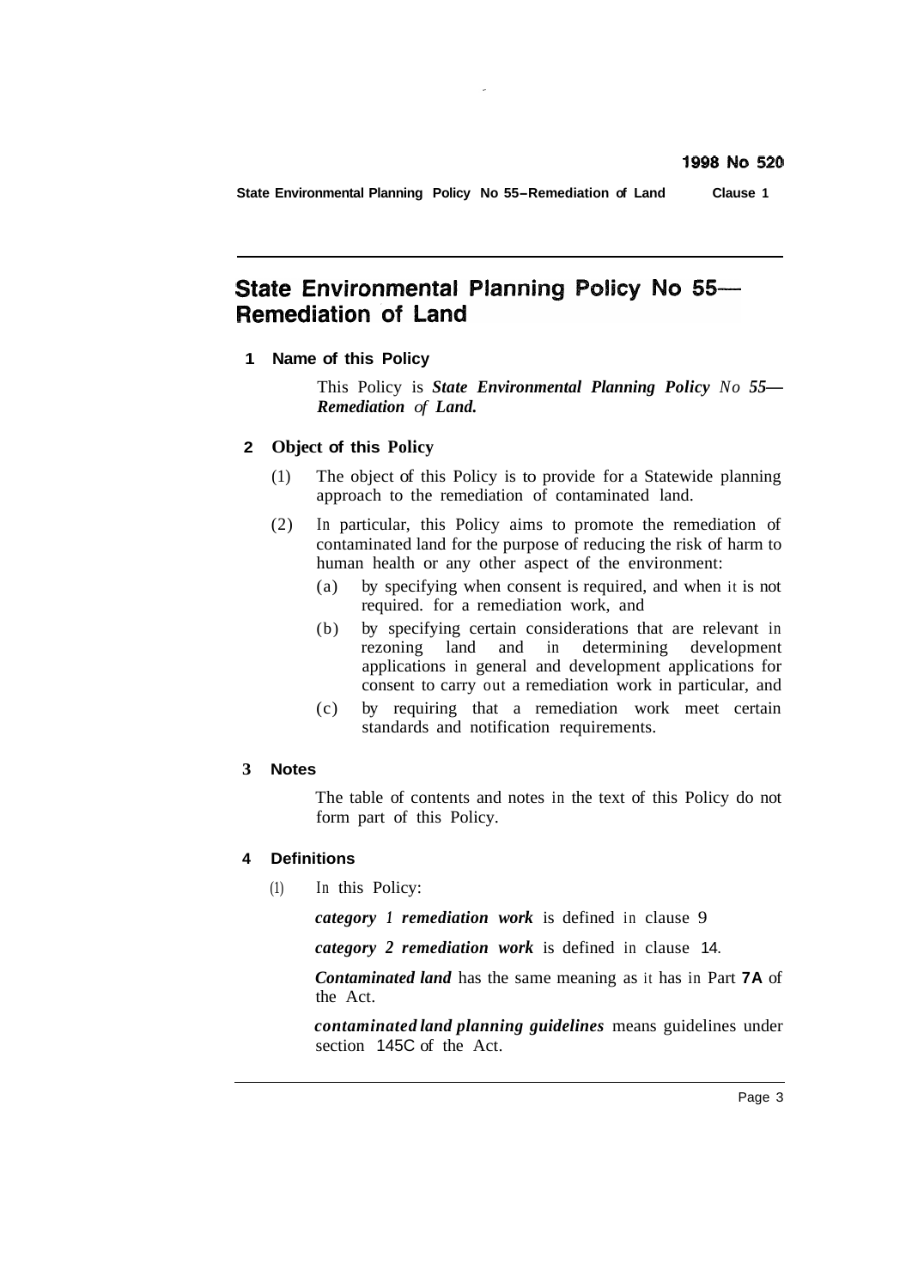**Clause 4 State Environmental Planning Policy** No **55—Remediation of Land** 

*investigation area* means land declared to be an investigation area by a declaration in force under Division **2** of Part **3** of the *Contaminated Land Management Act 1997.* 

*Minister* means the Minister administering the Act.

*preliminary investigation,* in relation to land, means a preliminary investigation referred to in the contaminated land planning guidelines.

*remediation* means:

- (a) removing, dispersing, destroying, reducing, mitigating or containing the contamination of any land, or
- (b) eliminating or reducing any hazard arising from the contamination of any land (including by preventing the entry of persons or animals on the land).

**Note. This definition** of **remediation corresponds to parts** of **the definition** of **remediation in the** *Contaminated Land Management Act 1997.* 

*remediation order* means a remediation order made by the Environment Protection Authority and in force under Part 3 of the *Contaminated Land Management Act 1997.* 

#### *remediation site* means:

- (a) land declared to be a remediation site by a declaration in force under Division **3** of Part 3 of the *Contaminated Land Management Act 1997,* or
- (b) premises:
	- (i) in respect of which there is in force a notice under section *35* of the *Environmentally Hazardous Chemicals Act 1985* requiring prescribed remedial action to be taken, or
	- (ii) that are the subject of prescribed remedial action (whether being undertaken by the Environment Protection Authority or by another public authority at the direction of that Authority) under section 36 of that Act.

*the Act* means the *Environmental Planning and Assessment Act 1979.* 

*unincorporated area* means such parts of the Western Division of New South Wales as are not within a local government area.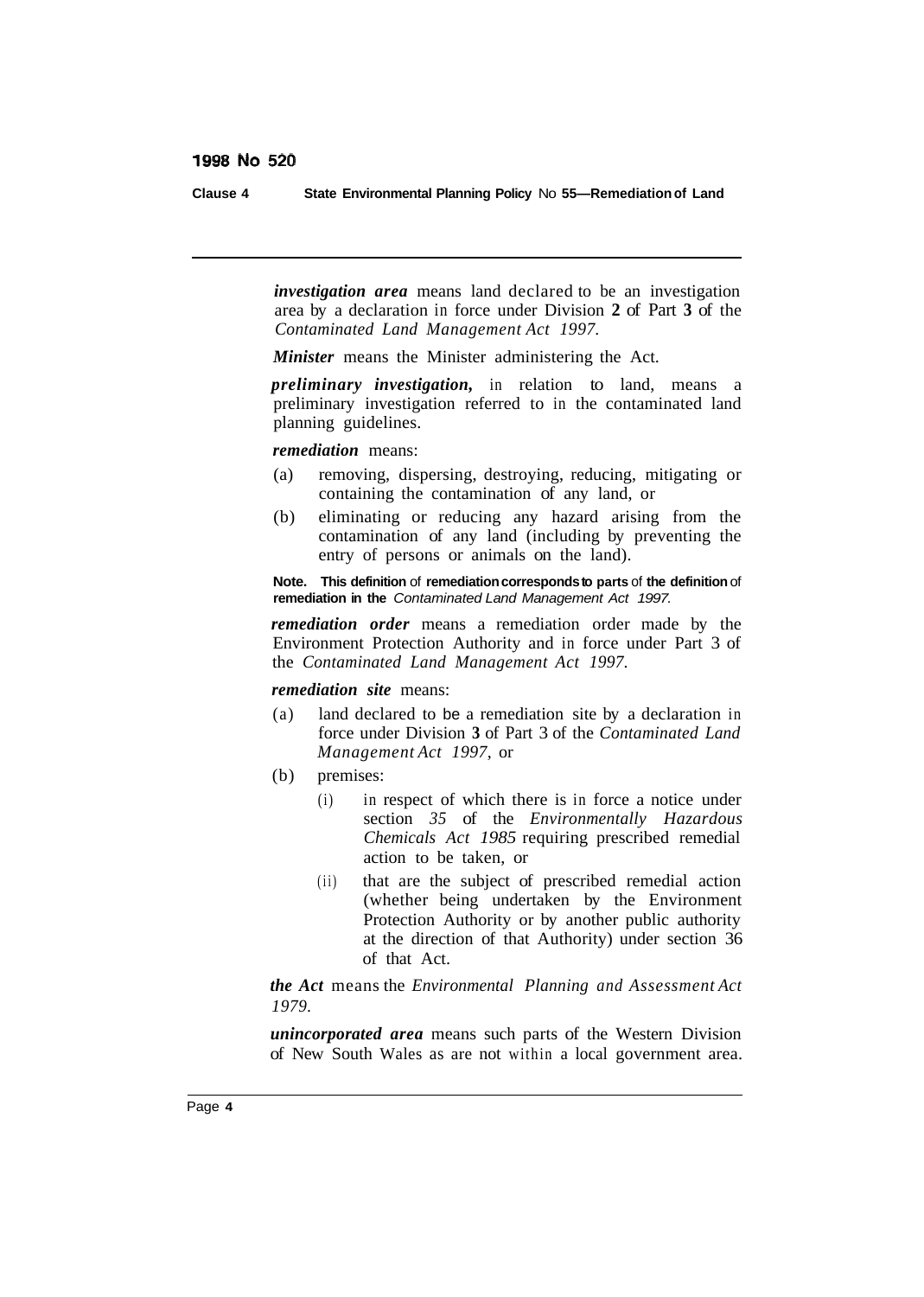State Environmental Planning Policy No 55-Remediation of Land Clause **<sup>4</sup>**

(2) **A** reference in this Policy to **a** remediation **work** carried out or to be carried out on any land includes **a** reference to **a** remediation work carried out or to be carried out in, over or under the land concerned.

### **5 Land to which this Policy applies**

This Policy applies to the whole of the State.

#### **6 Contamination and remediation to be considered in zoning or rezoning proposal**

- (1) In preparing an environmental planning instrument, **a** planning authority is not to include in a particular zone (within the meaning of the instrument) any land specified in subclause **(4)** if the inclusion of the land in that zone would permit a change of use of the land. unless:
	- (a) the planning authority has considered whether the land is contaminated. and
	- (b) if the land is contaminated, the planning authority is satisfied that the land is suitable in its contaminated state (or will be suitable. after remediation) for all the purposes for which land in the zone concerned is permitted to be used. and
	- (c) if the land requires remediation to be made suitable for any purpose for which land in that zone is permitted to be used, the planning authority is satisfied that the land will be so remediated before the land is used for that purpose.

**Note.** In order to satisfy itself as to paragraph (c), the planning authority may need to include certain provisions in the environmental planning instrument.

- (2) Before including land in a particular zone. the planning authority is to obtain and have regard to **a** report specifying the findings of a preliminary investigation of the land carried out in accordance with the contaminated land planning guidelines.
- (3) If a person has requested the planning authority to include the land concerned in a particular zone. the planning authority may require the person *to* furnish the report referred to in subclause (2).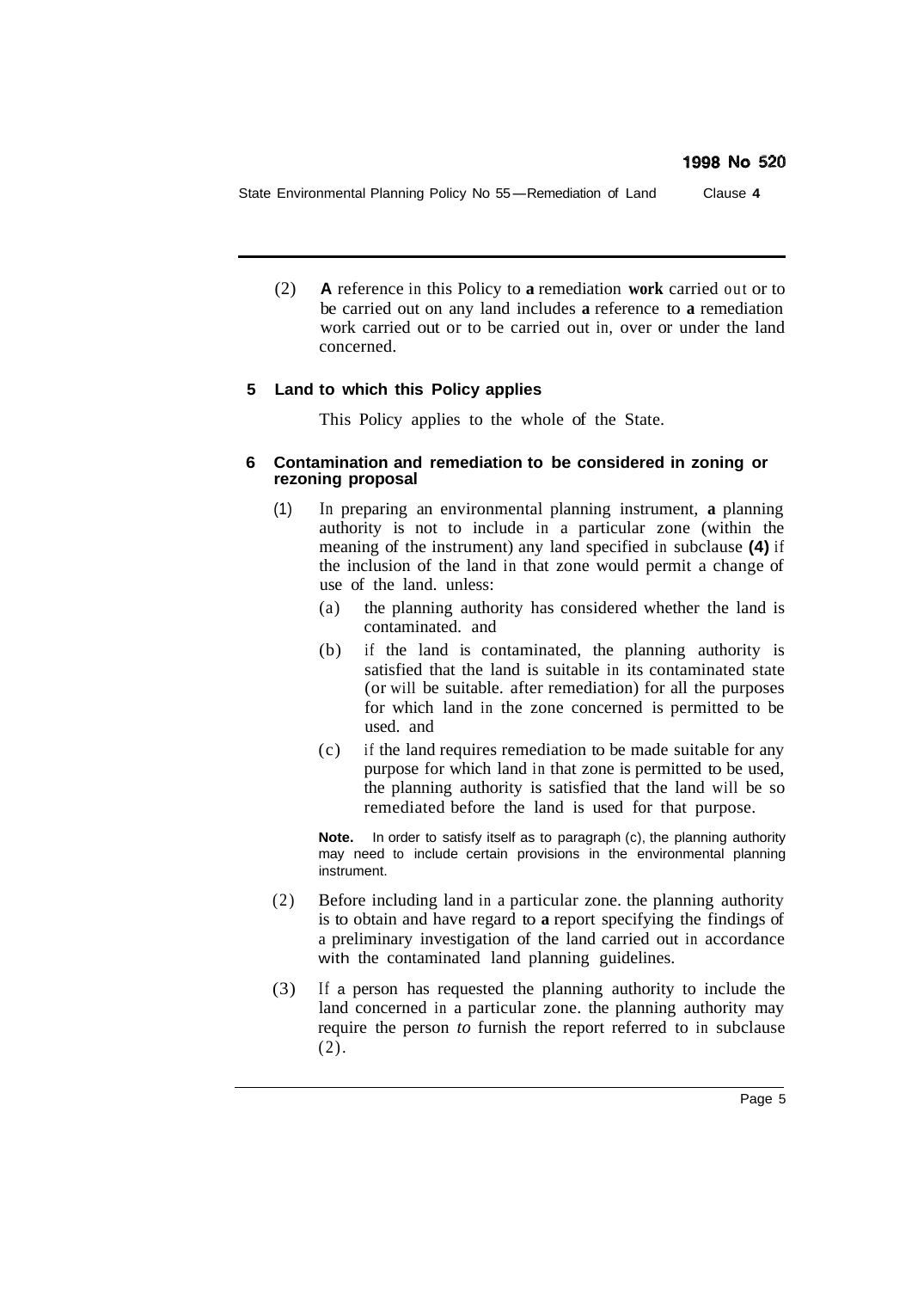**Clause 6 State Environmental Planning Policy No 55—Remediation of Land** 

- **(4)** The land concerned is:
	- (a) land that is within an investigation area,
	- (b) land on which development for a purpose referred to in Table 1 to the contaminated land planning guidelines is being, or is known to have been, carried out,
	- (c) to the extent to which it is proposed to carry out development on it for residential, educational, recreational or child care purposes, or for the purposes of a hospital development on it for residential, educational, recreational I and:
		- (i) in relation to which there **is** no knowledge (or incomplete knowledge) as to whether development for a purpose referred to in Table 1 to the contaminated land planning guidelines has been carried out. and
		- (ii) on which it would have been lawful to carry out such development during any period in respect of which there is no knowledge (or incomplete knowledge).
- (5) In this clause. *planning authority* has the same meaning as it has in section 145A of the Act.

#### **7 Contamination and remediation to be considered in determining development application**

- (1) **A** consent authority must not consent to the carrying out of any development on land unless:
	- (a) it has considered whether the land is contaminated. and
	- (b) if the land is Contaminated. it is satisfied that the land is suitable in its contaminated state (or will be suitable. after remediation) for the purpose for which the development is proposed to be carried out. and
	- (c) if the land requires remediation to be made suitable for the purpose for which the development is proposed to be carried out. it is satisfied that the land will be remediated before the land is used for that purpose.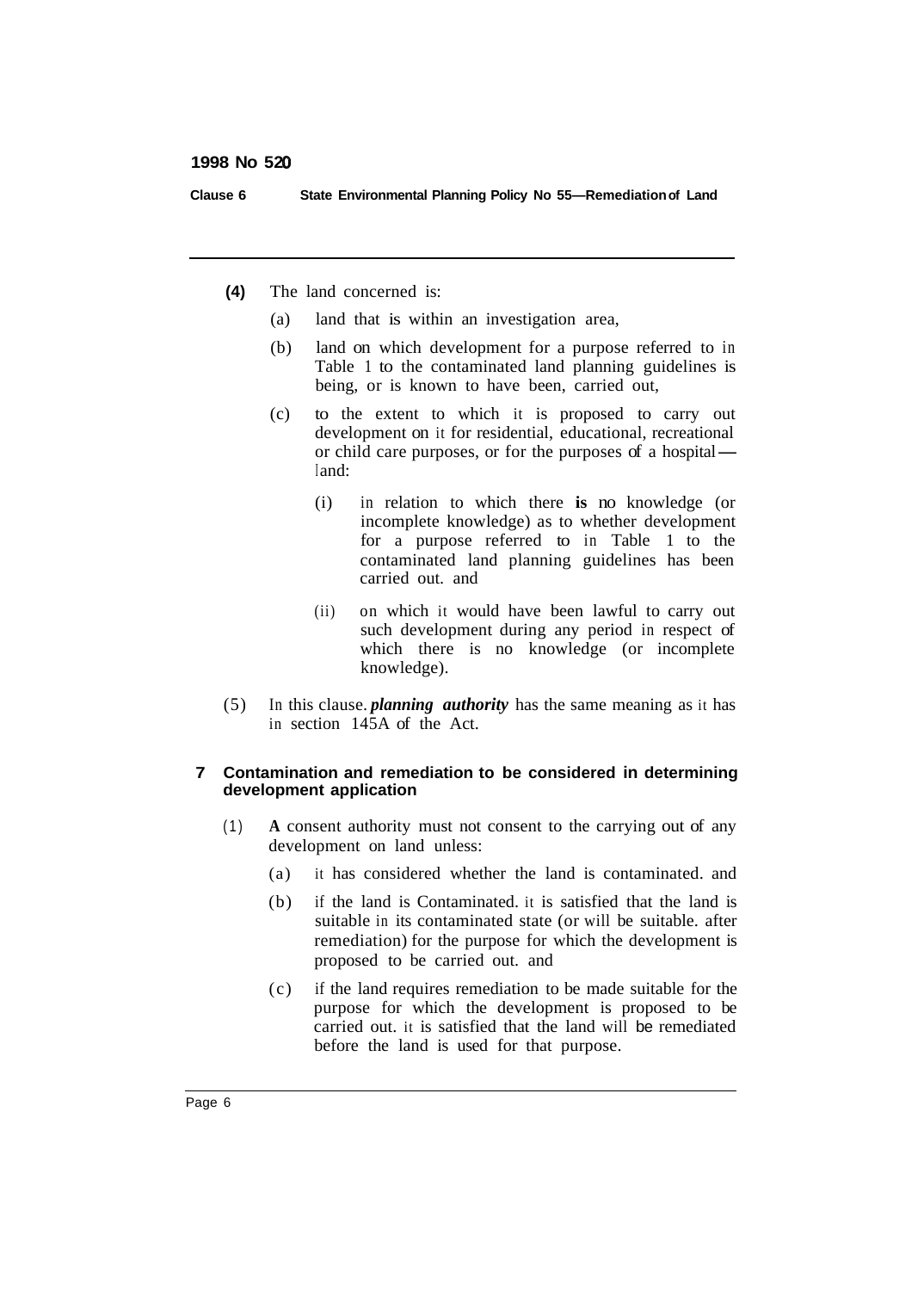**State Environmental Planning Policy** No **55—Remediation** of **Land Clause** 7

- $(2)$ Before determining an application for consent to carry out development that would involve a change of use on any of the land specified in subclause **(4),** the consent authority must consider a report specifying the findings of a preliminary investigation of the land concerned carried out in accordance with the contaminated land planning guidelines.
- $(3)$ The applicant for development consent must carry out the investigation required by subclause (2) and must provide a report on it to the consent authority. The consent authority may require the applicant to carry out, and provide a report on, a detailed investigation (as referred to in the contaminated land planning guidelines) if it considers that the findings of the preliminary investigation warrant such an investigation.
- $(4)$ The land concerned is:
	- (a) land that is within an investigation area,
	- (b) land on which development for a purpose referred to in Table 1 to the contaminated land planning guidelines is being, or is known to have been. carried out,
	- (c) to the extent to which it is proposed to carry out development on it for residential, educational. recreational or child care purposes, or for the purposes of a hospital land:
		- (i) in relation to which there is no knowledge (or incomplete knowledge) as to whether development for a purpose referred to in Table 1 to the contaminated land planning guidelines has been carried out. and
		- (ii) on which it would have been lawful to carry out such development during any period in respect of which there is no knowledge (or incomplete knowledge).

#### **8** Remediation work permissible

 $(1)$  A person may carry out a remediation work in accordance with this Policy, despite any provision to the contrary in an environmental planning instrument. except as provided by clause 19 (3).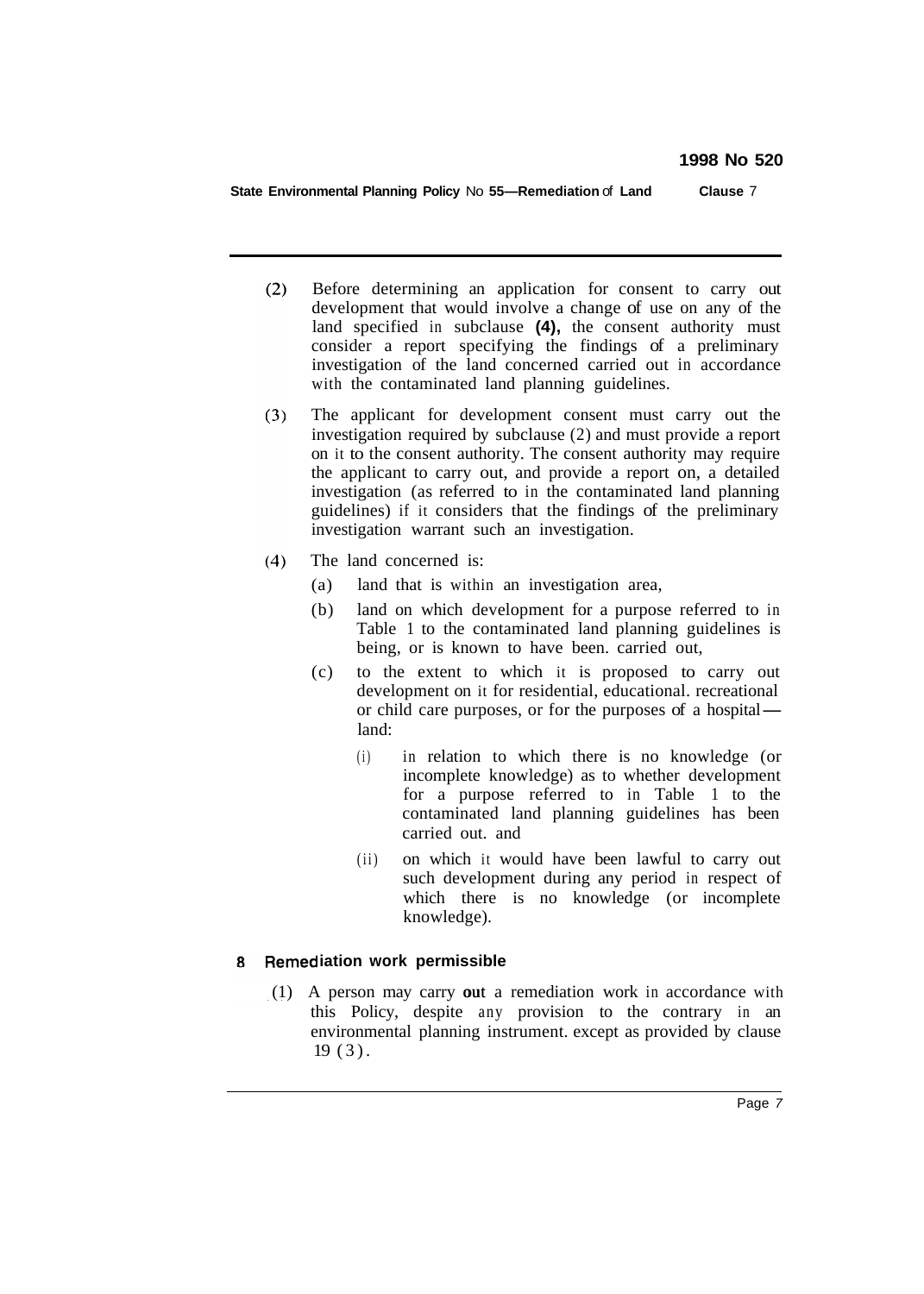Clause *8* State Environmental Planning Policy No 55—Remediation of Land

- $(2)$ A person must not carry out a category 1 remediation work except with the consent of the consent authority.
- $(3)$ A person may carry out a category 2 remediation work without the consent of the consent authority.
- $(4)$ A person who carries out a remediation work must ensure that clause 16 (if it applies) and clauses 17 and 18 are complied with in relation to the work.

**Note.** See clause **19 for** the relationship of this Policy to other environmental planning instruments.

#### **9 Category 1 remediation work: work needing consent**

For the purposes of this Policy, a category 1 remediation work is a remediation work (not being a work to which clause 14 (b) applies) that is:

- $(a)$ designated development, or
- $(b)$ carried out or to be carried out on land declared to be **a**  critical habitat. or
- $(c)$ likely to have a significant effect on a critical habitat or a threatened species, population or ecological community. or
- development for which another State environmental  $(d)$ planning policy or a regional environmental plan requires development consent, or
- carried out or to be carried out in an area or zone to which  $(e)$ any classifications to the following effect apply under an environmental planning instrument:
	- (i) coastal protection.
	- (ii) conservation or heritage conservation.
	- (iii) habitat area, habitat protection area. habitat or wildlife corridor.
	- (iv) environment protection.
	- (v) escarpment. escarpment protection or escarpment preservation.
	- (vi) floodway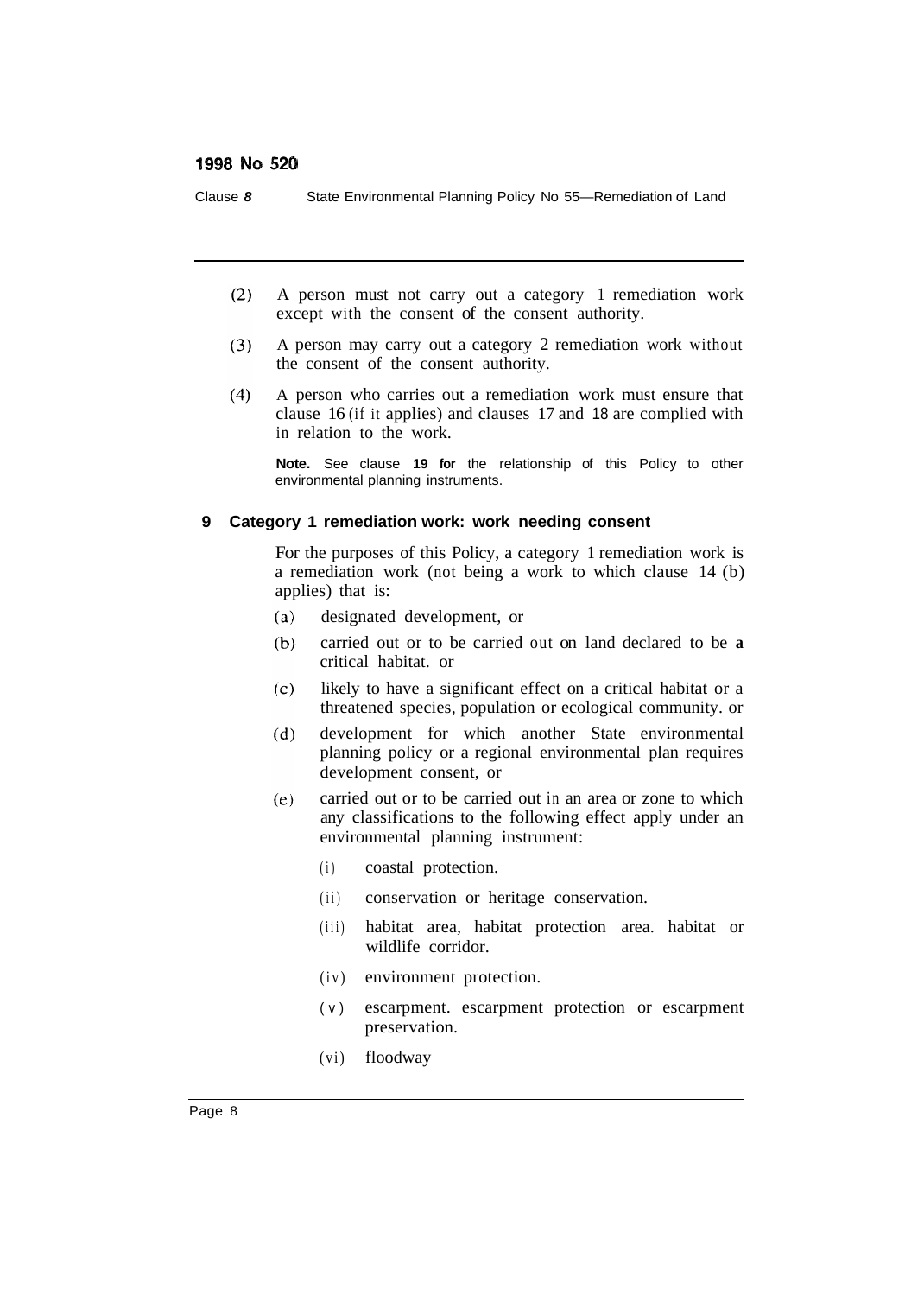State Environmental Planning Policy No 55—Remediation of Land Clause **9** 

- (vii) littoral rainforest,
- (viii) nature reserve,
- (ix) scenic area or scenic protection,
- (x) wetland, or
- (f) carried out or to be carried out on any land in a manner that does not comply with a policy made under the contaminated land planning guidelines by the council for any local government area in which the land is situated (or if the land is within the unincorporated area, the Western Lands Commissioner).

**Note.** See section **5A** of the *Environmental Planning and Assessment Act i979* for the factors to be taken into account in assessing whether there *is*  likely to be a significant effect as referred to in paragraph (c) above. The terms used in that paragraph are defined in that Act by reference **to** both the *Threatened Species Conversation Act 1995* and the *Fisheries Management Act 1994.* 

#### **10 Consent authority in relation to remediation works**

- (1) The consent authority in relation to a development application for consent to carry out a remediation work on any land that is not a remediation site is:
	- (a) the person or authority that, in accordance with a provision made by an environmental planning instrument that applies to the land, is the consent authority for the development, or
	- (b) in default of any such provision:
		- (i) the council for the local government area in which the land is situated. or
		- (ii) the Western Lands Commissioner. if the land is within the unincorporated area.
- (2) The consent authority in relation to a development application to carry out a remediation work on land that is a remediation site is the Minister.

#### **11 State significant development**

Development that consists of the carrying out of a category 1 remediation work on land that is a remediation site is declared to be State signifcant development.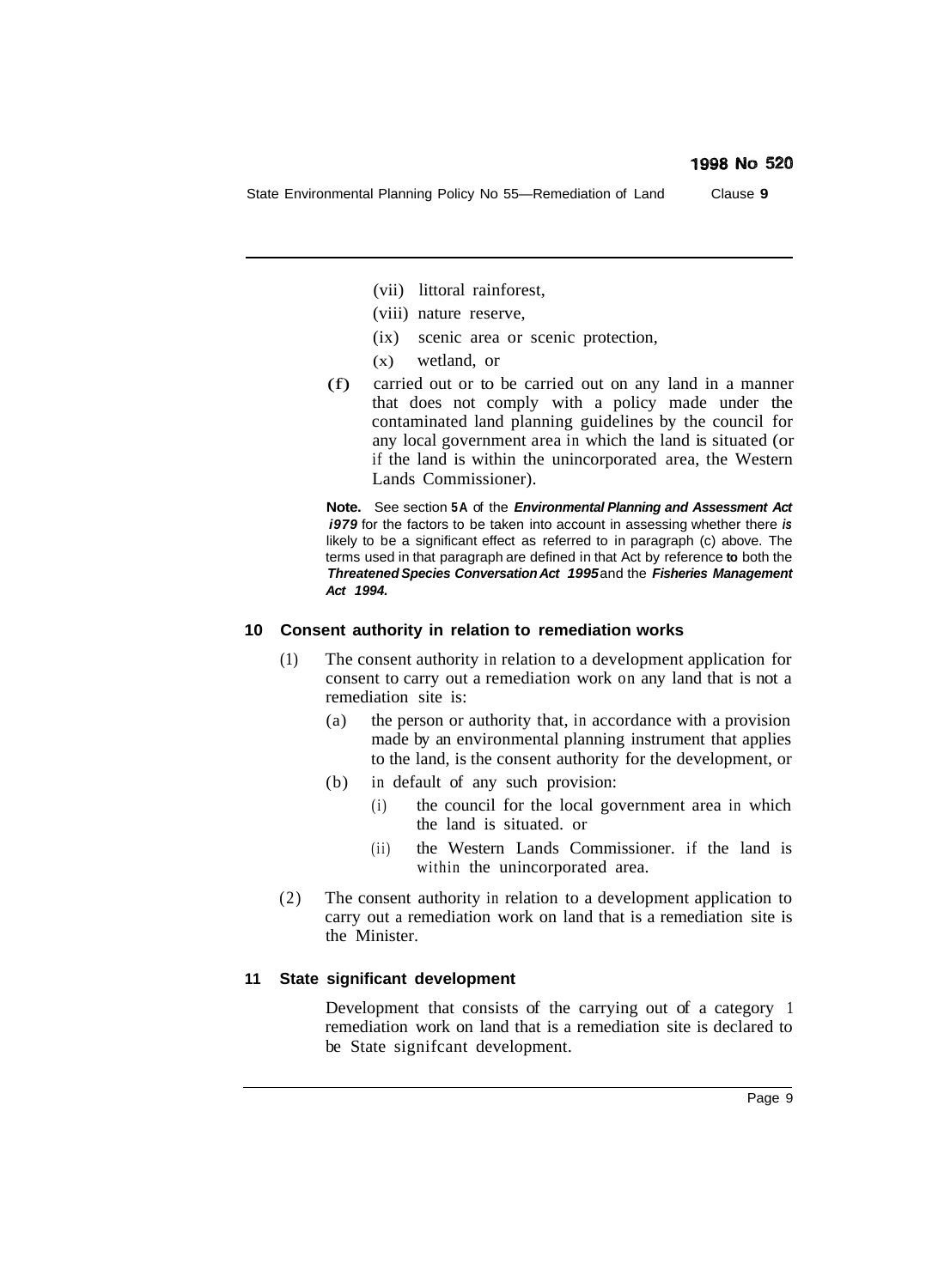Clause **12** State Environmental Planning Policy No 55—Remediation of Land

#### **12 Refusal of consent to category 1 remediation work**

- (1) The consent authority must not refuse development consent for **a**  category 1 remediation work unless the authority is satisfied that there would be a more significant risk of harm to human health or some other aspect of the environment from the carrying out of the work than there would be from the use of the land concerned (in the absence of the work) for any purpose for which it may lawfully be used.
- (2) Nothing in this clause prevents the consent authority from refusing consent to **a** development application if
	- (a) by operation of an environmental planning instrument or section **79B (3)** of the Act, the development application may not be determined by the granting of consent without the concurrence of a specified person, and
	- (b) that concurrence is not given.

#### **13 Advertising of development application**

- (1) **A** category 1 remediation work is identified as advertised development, unless the remediation work is:
	- (a) designated development. or
	- (b) State significant development.
- (2) Pursuant to section **29A** of the Act, the period specified in clause 65 (5) (d) of the *Encironmental Planning and Assessment Regulation 1994* is extended to 30 days in relation to development identified as advertised development by this clause.

*Node.* Development identified by subclause (1) as advertised development is *other advertised development* within the meaning of Part *6* of the *Environmental Planning and Assessment Regulation 1994.* That Part provides for a period of **14** days for the inspection of a development application (and the documents accompanying the application) relating to other advertised development. However, section 29A of the *Environmental Planning and Assessment Act 1979* allows an environmental planning instrument to add to or extend (but not replace or reduce) the provisions of the regulations concerning the notification and advertising of development and the making of submissions relating to advertised development. The period allowed by subclause (2) is the period of 30 days after publication in a newspaper of a notice concerning the application and the making of submissions in relation to it. That period is the same period as applies to all other development that involves public participation (eg designated development).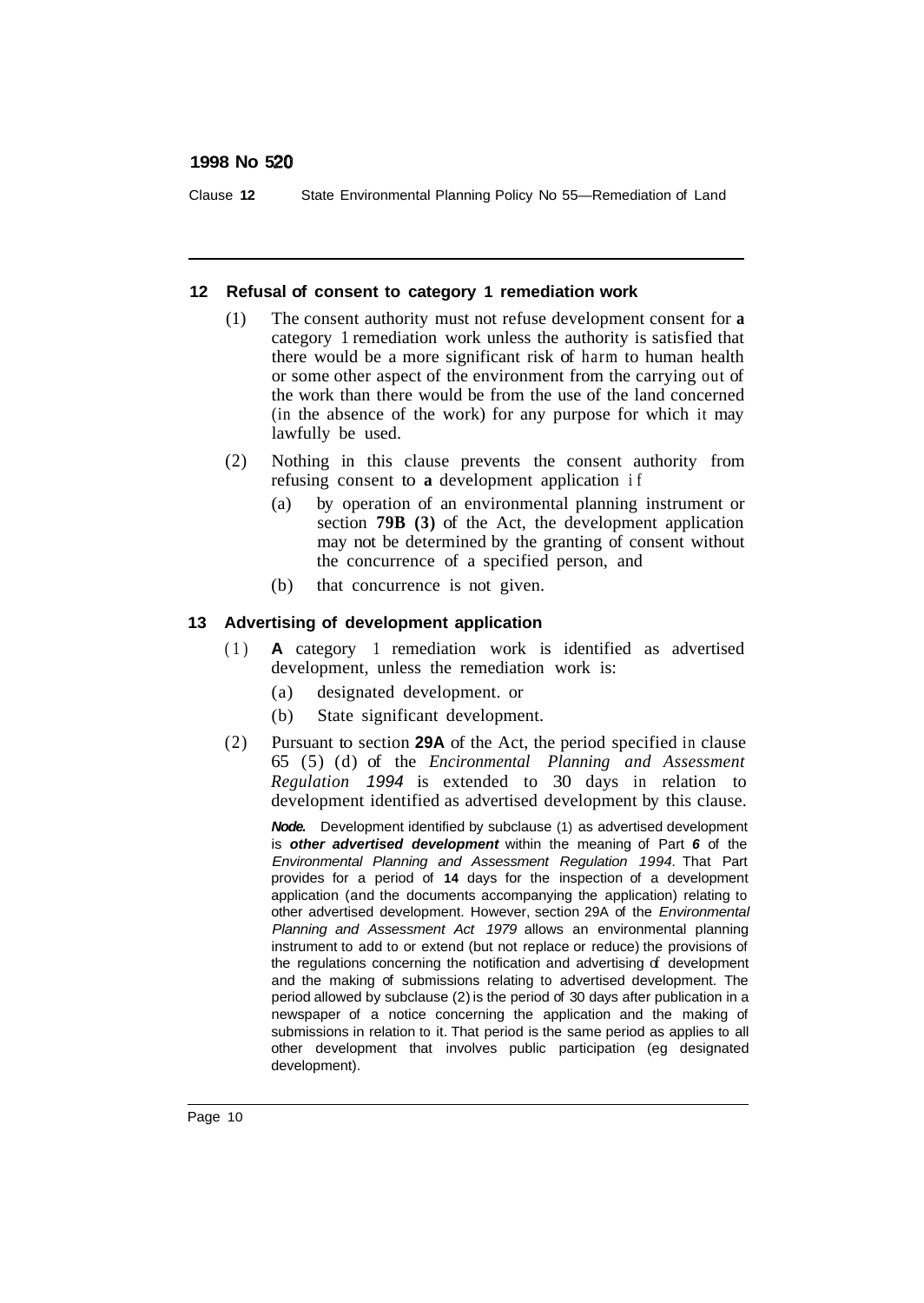State Environmental Planning Policy No 55-Remediation **of** Land Clause **<sup>14</sup>**

#### **14 Category 2 remediation work: work not needing consent**

For the purposes of this Policy, a category **2** remediation work is:

- (a) a remediation work that is not a work of a kind described in clause  $9(a)$ -(f), or
- (b) a remediation work (whether or not it is a work of a kind described in clause 9  $(a)$ -(f) that:
	- (i) by the terms of a remediation order, is required to be commenced before the expiry of the usual period under the *Contaminated Land Management Act 1997* for lodgment of an appeal against the order, or

**Note.** The **usual** period for lodgment of an appeal is **21** days or a period prescribed instead **by** regulations made under the *Contaminated Land Management Act 1997.* 

- (ii) may be carried out without consent under another State environmental planning poIicy or a regional environmental plan (as referred to in clause 19 (4) and *(5)),* or
- (iii) is carried out or to be carried out by or on behalf of the Director-General of the Department of Agriculture on land contaminated by the use of a cattle dip under a program implemented in accordance with the recommendations or advice of the Board of Tick Control under Part 2 of the *Stock Diseases Act 1923,* or
- (iv) is carried out or to be carried out under the Public Land Remediation Program administered by the Broken Hill Environmental Lead Centre.

#### **15 Remediation work that is ancillary to other development**

- (I) **A** remediation work that would of itself be a category 2 remediation work but which is ancillary to designated development that requires development consent may. as an applicant chooses:
	- (a) be made part of the subject of the development application for the designated development instead of being made the subject of a separate development application. or
	- (b) be treated as a category 2 remediation work.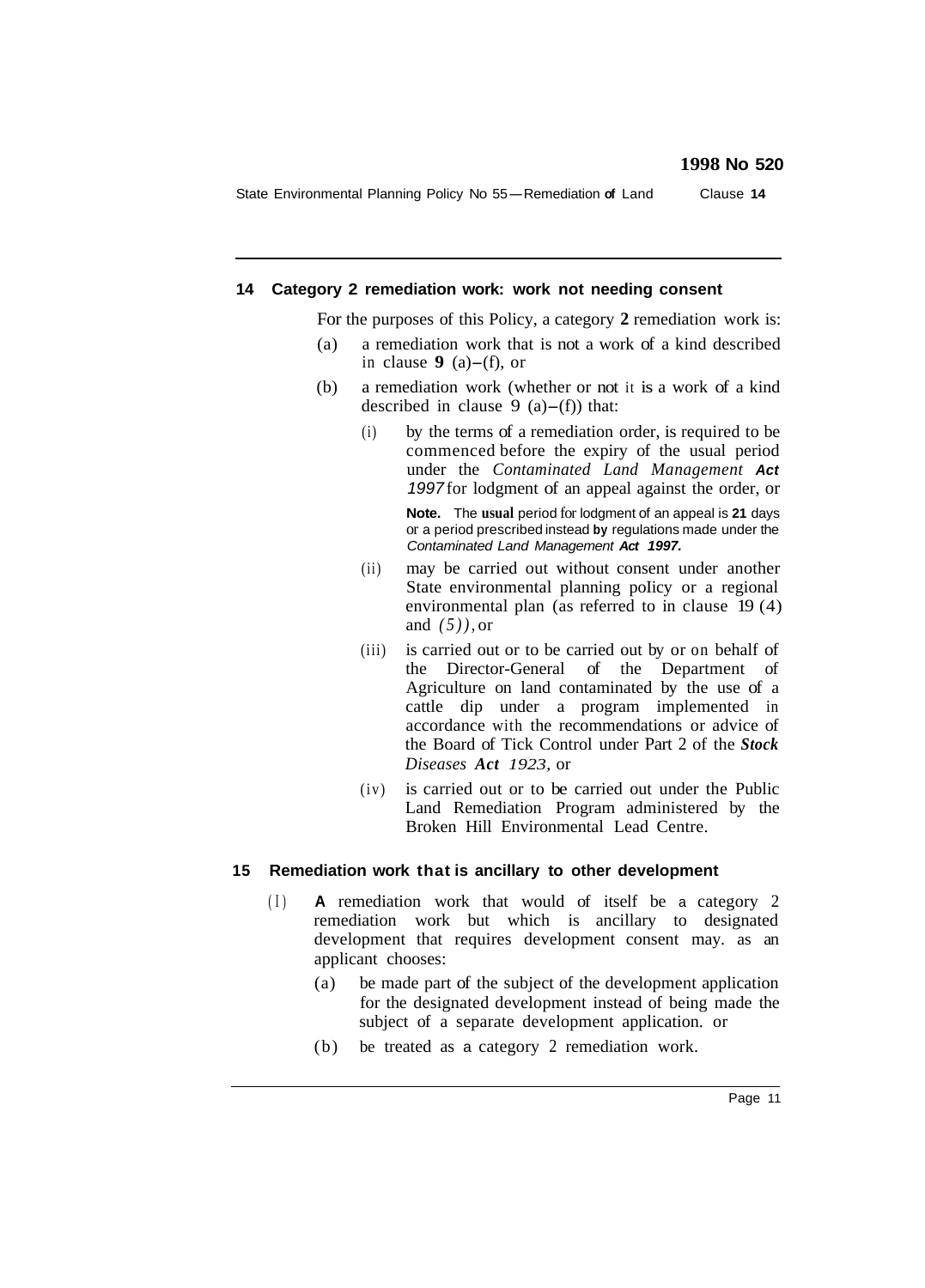Clause **15** State Environmental Planning **Policy** No 55—Remediation of Land

- (2) However, a category 1 remediation work must be treated as such even if it is ancillary to development that may be carried out without consent.
- (3) **A** remediation work that would of itself be a category 1 remediation work and constitute designated development does not, just because it is ancillary to other development:
	- **(a)** render the latter development designated development. or
	- (b) cause that development to become a development for which development consent is required.

#### **16 Prior notice** *of* **category 2 remediation work**

- (1) **A** person who proposes to carry out a category 2 remediation work on any land must give notice of the proposed work to the council for the local government area in which the land is situated (or, if the land is within the unincorporated area. to the Western Lands Commissioner).
- (2) The notice must be given:
	- (a) at least 30 days before the commencement of the work. except in the case of a work referred to in clause 14 (b). and
	- (b) in the case of a work referred to in clause 14 (b)—no later than the day before the commencement of the work.
- (3) The notice must:
	- (a) be in writing. and
	- (b) provide the name. address and telephone number of the person who has the duty of ensuring that the notice is given, and
	- (c) briefly describe the remediation work. and
	- (d) show why the person considers that the work is category 2 remediation work by reference to clauses 9, 14 and (if it applies) 15 (1). and
	- (e) specify. by reference to its property description and street address (if any). the land on, which the work is to be carried out. and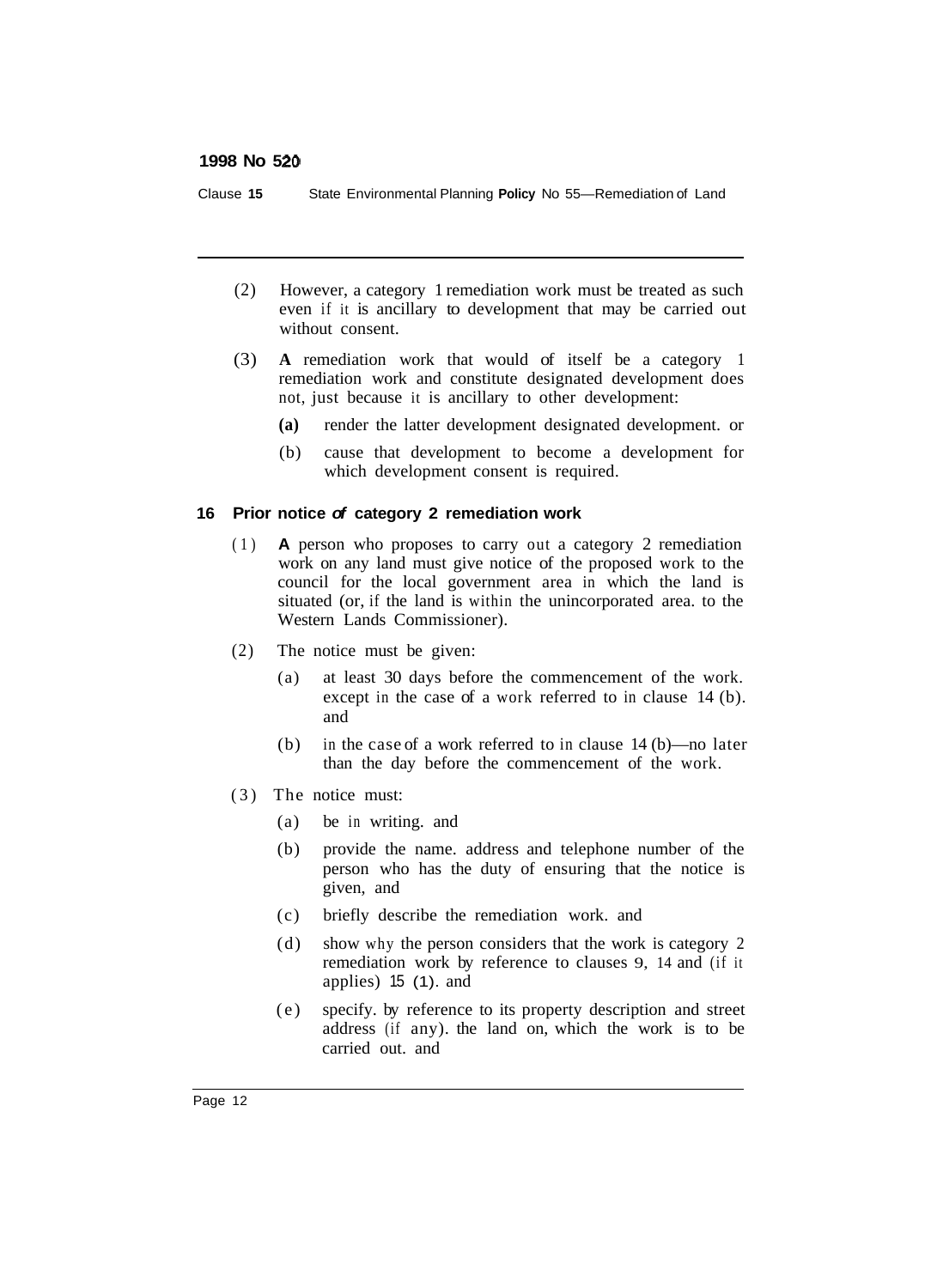**State Environmental Planning Policy No 55—Remediation** *of* **Land Clause 16** 

- (f) provide a map of the location of the land, and
- (g) provide estimates of the dates for the commencement and completion of the work.

#### **17 Guidelines and notices: all remediation work**

- (1) All remediation work must, in addition to complying with any requirement under the Act or any other law, be carried out in accordance with:
	- (a) the contaminated land planning guidelines, and
	- (b) the guidelines (if any) in force under the *Contaminated Land ManagementAct 1997,* and
	- (c) in the case of a category 1 remediation work-a plan of remediation, as approved by the consent authority, prepared in accordance with the contaminated land planning guidelines.
- (2) A notice of completion of a category 1 remediation work on any land must be given to the council for the local government area in which the land is situated (or. if the land is within the unincorporated area, to the Western Lands Commissioner).
- (3) The notice is to be given within 30 days after the completion of the work.
- (4) A copy of the notice must also be given within the same period to the consent authority. if consent was required for the remediation work and the consent authority is not one of the authorities referred to in subclause (2).

#### **18 Notice of completion of remediation work**

The notice required by clause 17 (2) must:

- (a) be in writing prepared and signed by the person who carried out the work. and
- (b) provide the person's name. address and business telephone number. and
- (c) provide details of the person's qualifications to carry out the work. and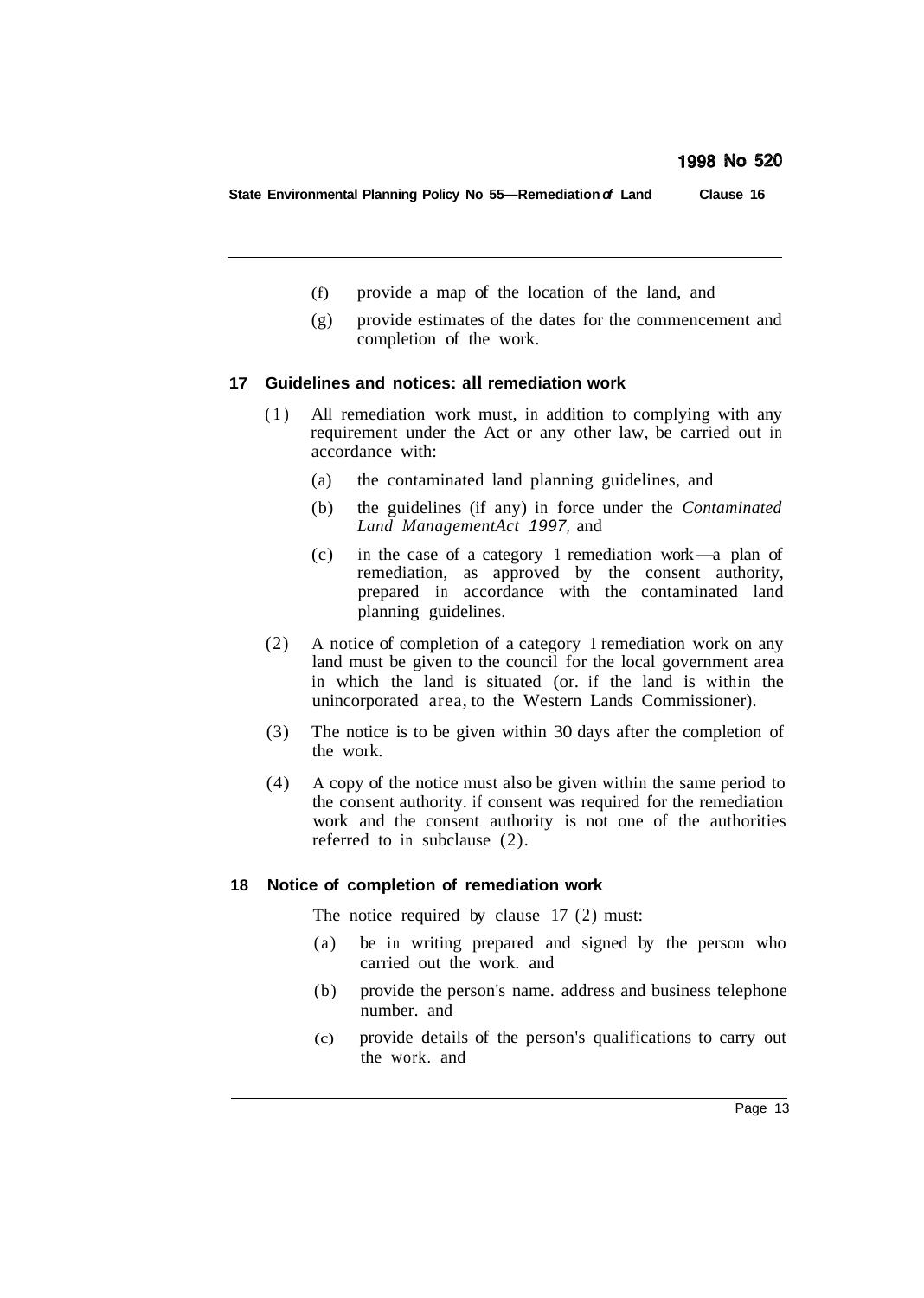Clause **18** State Environmental Planning **Policy** No 55—Remediation **of** Land

- specify, by reference to its property description and street  $(d)$ address (if any), the land on which the work was carried out, and
- $(e)$ provide a map of the location of the land, and
- $(f)$ state when the work was completed, and
- $(g)$ specify the uses of the land, and the substances, that contaminated it in such a way as to present a **risk** of harm to human health or some other aspect of the environment, and
- $(h)$ specify the uses of the land immediately before the work started, and
- $(i)$ briefly describe the method of remediation used in the work. and
- $(i)$ specify the guidelines that were complied with in the work, and
- $(k)$ specify the standard of remediation achieved (in the light of the use proposed for the land), and
- $(1)$ show in what manner the **work** (if a category 1 remediation work) complied with the conditions of the relevant development consent, and
- state what action must be maintained in relation to the land  $(m)$ after the completion of the remediation work if the standard of remediation achieved is to be maintained.

**A** site audit statement (within the meaning of Part **4** of the *Contaminated Land Management Act 1997)* may **be** given in partial compliance with this requirement.

#### **19 Relationship to other environmental planning instruments**

- ( 1 ) If this Policy is inconsistent with another State environmental planning policy, a regional environmental plan or a local environmental plan (whether made before or after this Policy). this Policy prevails. except as provided by this clause and section 36 (4) of the Act.
- (2) Nothing in this Policy applies to a remediation work that is development to which *State Environmental Planning Policy No 38—Olympic Games and Related Projects* applies.